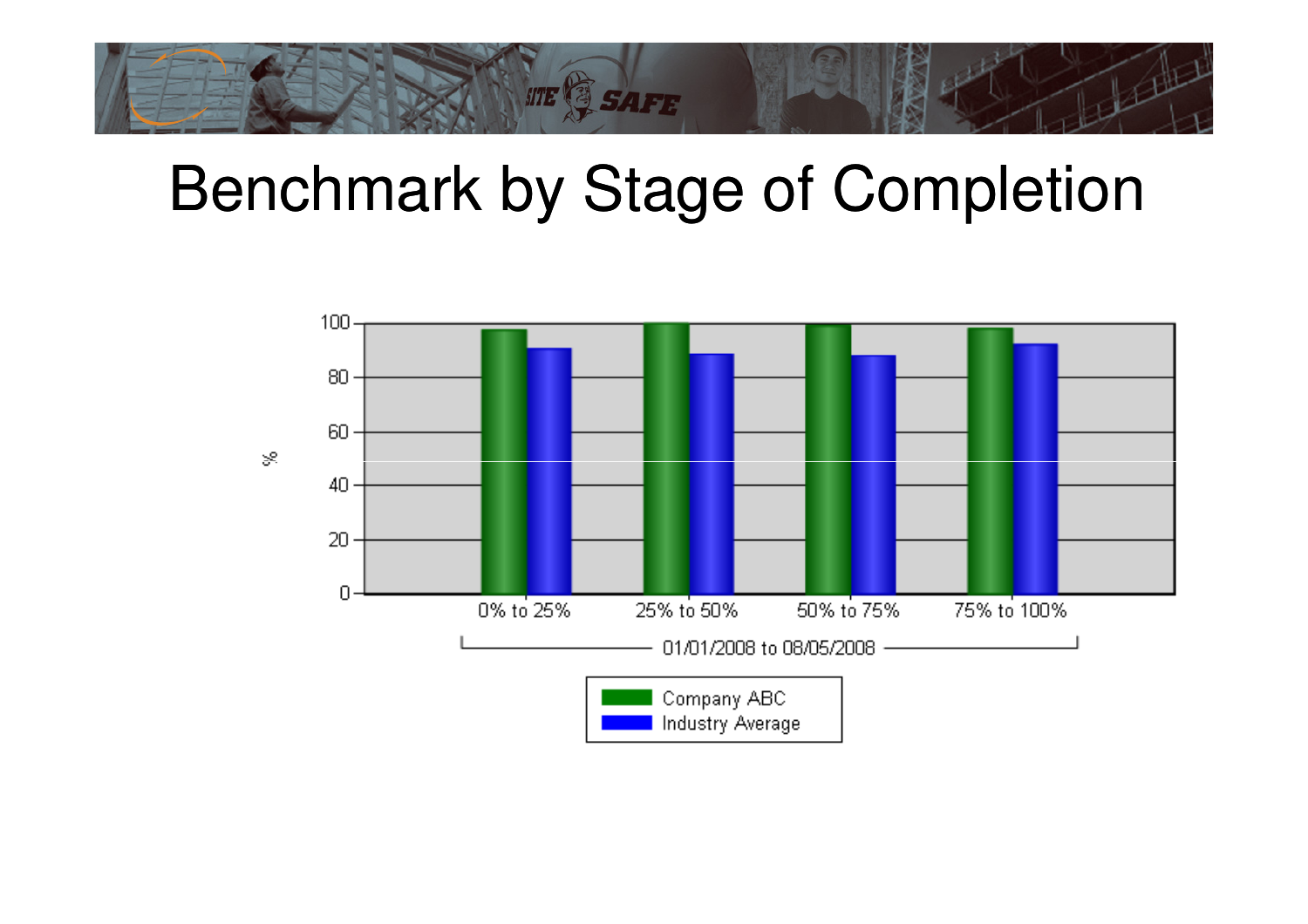

## Benchmark Site by Site Performance

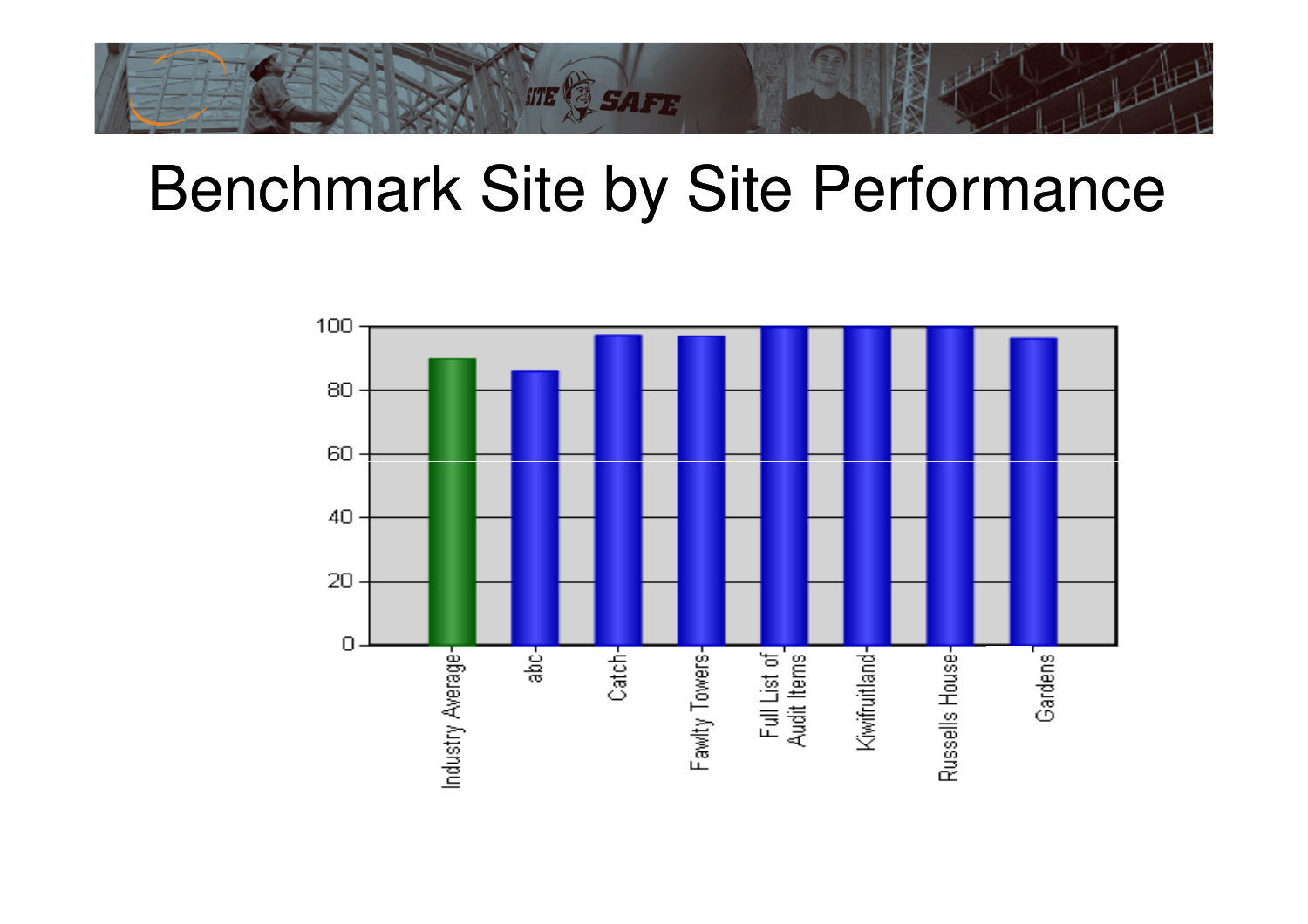

## Benchmark Site Specific Activities



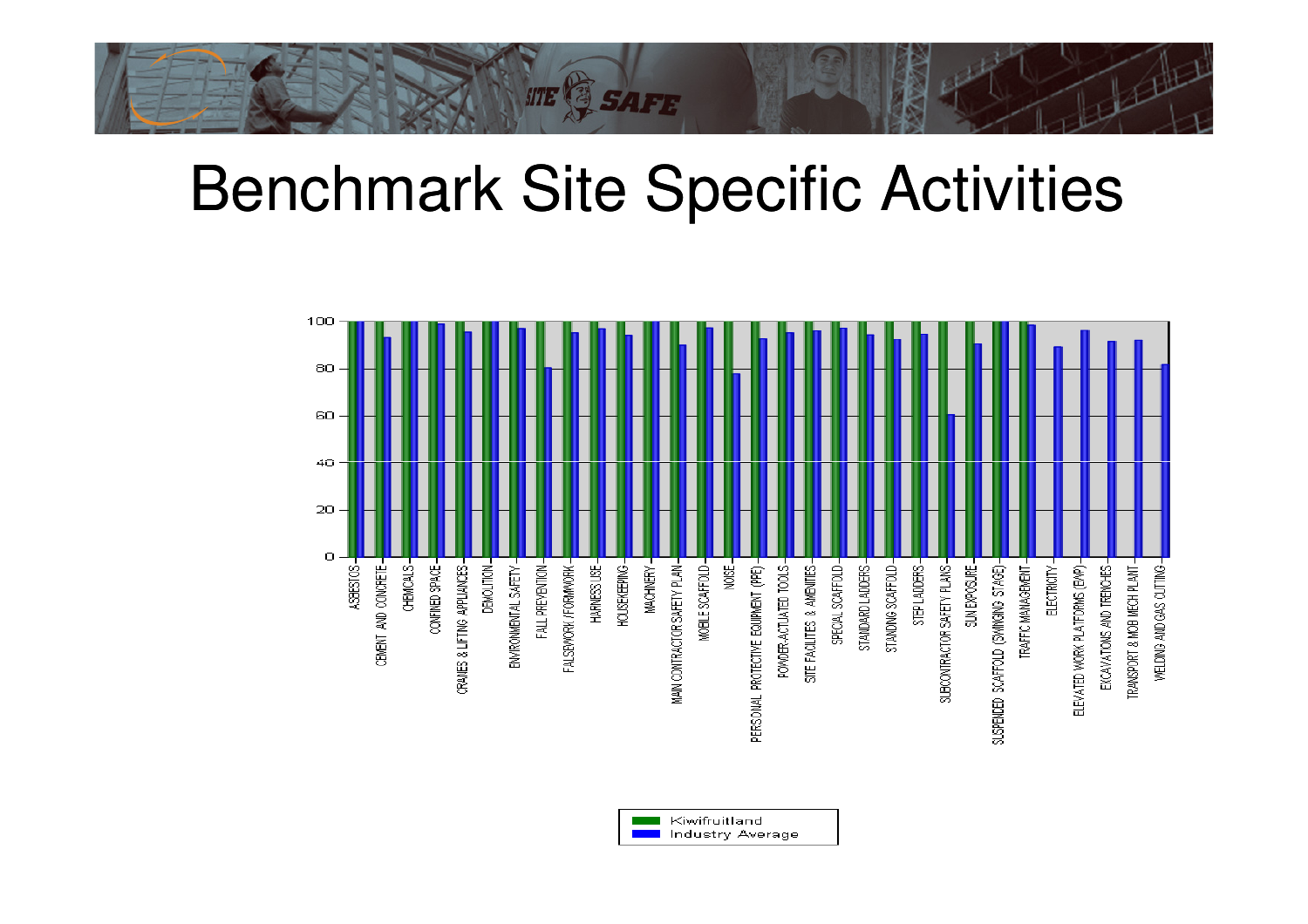## Benchmark Construction Activities Across Various Sites

**STE & SAFE** 

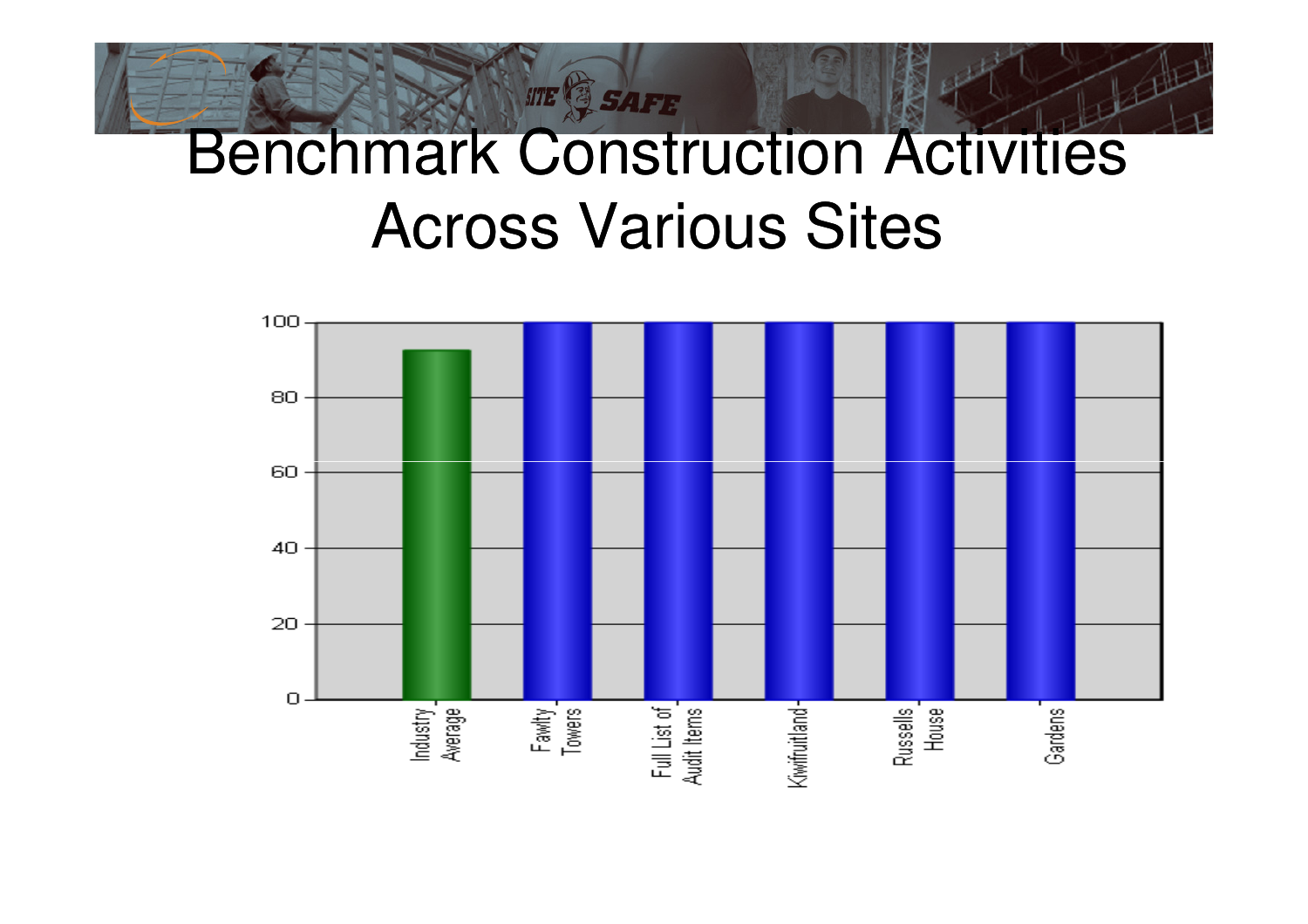## Accessing Benchmarking Reports

**SITE & SAFE** 

| $\boldsymbol{e}$ http://csms.sitesafe.netresult.co.nz/pages/login.aspx?ReturnUrl=%2fDefault.aspx |                                                                                                                                                                                  | $\vee$ $\left  \left  \right  \right $ $\times$<br>Google | $\rho$ .                                |
|--------------------------------------------------------------------------------------------------|----------------------------------------------------------------------------------------------------------------------------------------------------------------------------------|-----------------------------------------------------------|-----------------------------------------|
| Favorites Tools Help<br>Edit<br>View<br>File                                                     |                                                                                                                                                                                  |                                                           |                                         |
| al)<br>CSMS ~ Login Page                                                                         |                                                                                                                                                                                  | $\circ$ $\cdot$ 5 $\cdot$                                 | $\rightarrow$<br>■ · ☆ Page · ⊙ Tools · |
| <b>SITI</b>                                                                                      | <b>SAFE</b>                                                                                                                                                                      | <b>SITE SAFE</b><br><b>Benchmark your performance</b>     |                                         |
| Login Name                                                                                       | bsmith                                                                                                                                                                           |                                                           |                                         |
| Password                                                                                         | <br>Login                                                                                                                                                                        |                                                           |                                         |
| Version:                                                                                         | 3.0.25.3                                                                                                                                                                         |                                                           |                                         |
| Contact:                                                                                         | For technical Support<br>$(04)$ 495 9878<br>safetyaudit@sitesafe.org.nz                                                                                                          |                                                           |                                         |
|                                                                                                  | To register more subscribers:<br>$(04)$ 495 9878<br>safetyaudit@sitesafe.org.nz                                                                                                  |                                                           |                                         |
|                                                                                                  | To request Safety Audits:<br>Your local Safety Advisor (go to website) or call Helen Collins on (04) 495 9878<br>safetyaudit@sitesafe.org.nz                                     |                                                           |                                         |
|                                                                                                  | To return to Site Safe's website:<br>www.sitesafe.org.nz                                                                                                                         |                                                           |                                         |
|                                                                                                  | To access the Audit application you need to have a valid username and password. Please contact the system<br>administrator shown above if you do not have a logon to the system. |                                                           |                                         |
| login.aspx?ReturnUrl=%2fDefault.aspx                                                             |                                                                                                                                                                                  | Trusted sites                                             | ● 100% →                                |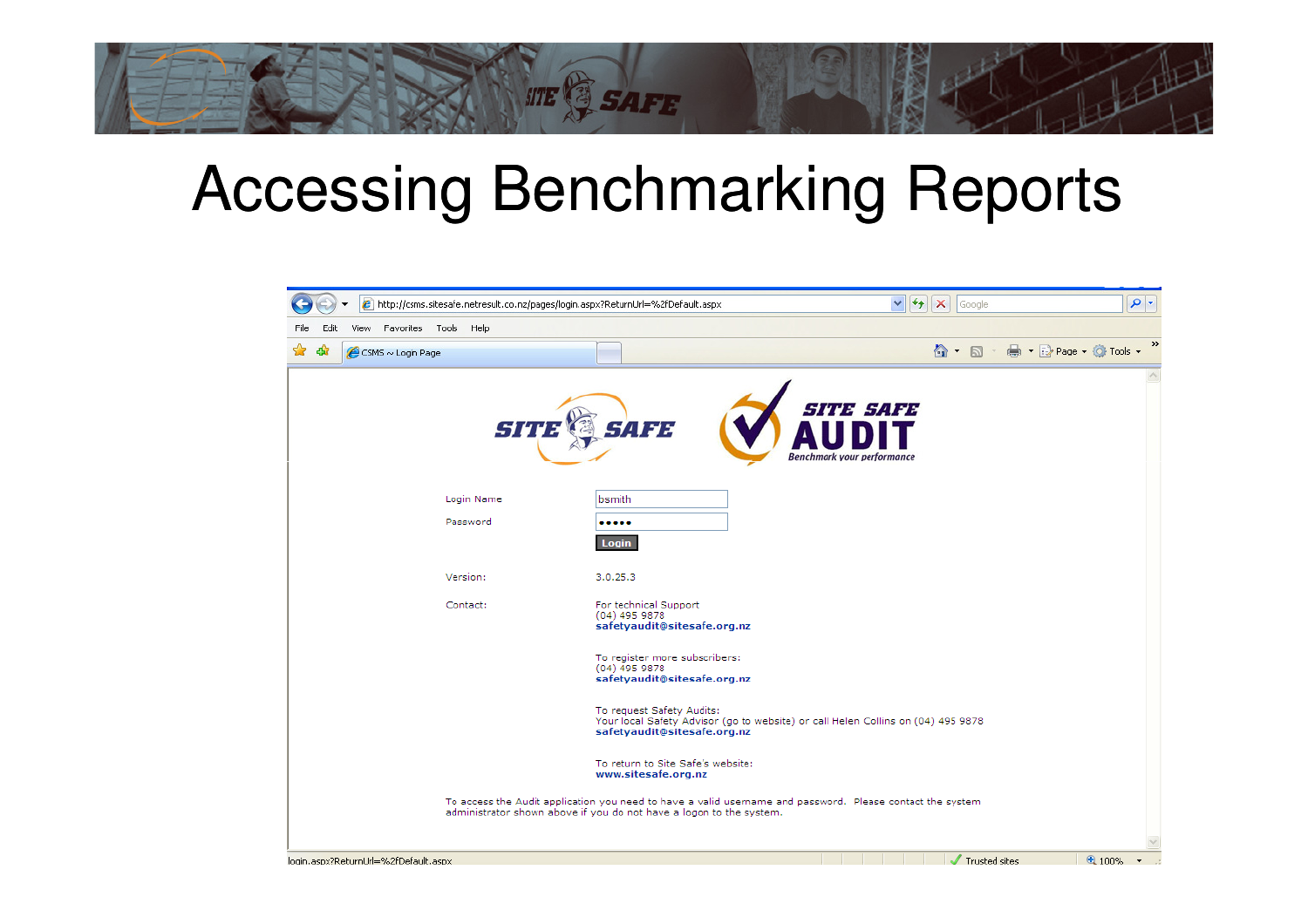# **STE & SAFE**

## Charter Accreditation Goals

- Recognise high performers
- Provide a competitive advantage
- Secure more work
- Also
	- Ensure Construction Worker wellbeing
	- Provide a pathway for continuous improvement
	- Define Key Performance Indicators of Best Practicein the NZ Construction Industry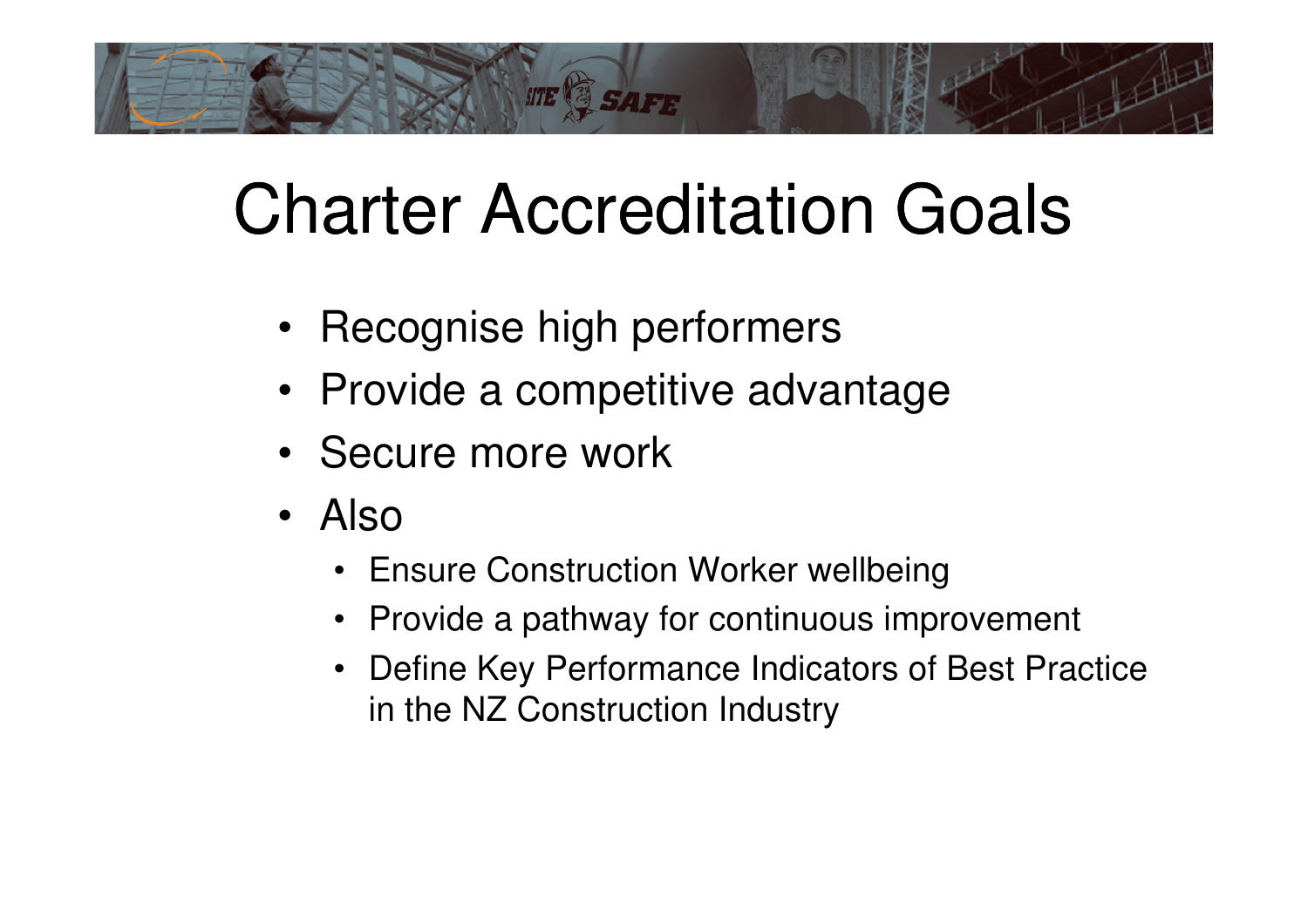



#### Safety **Components**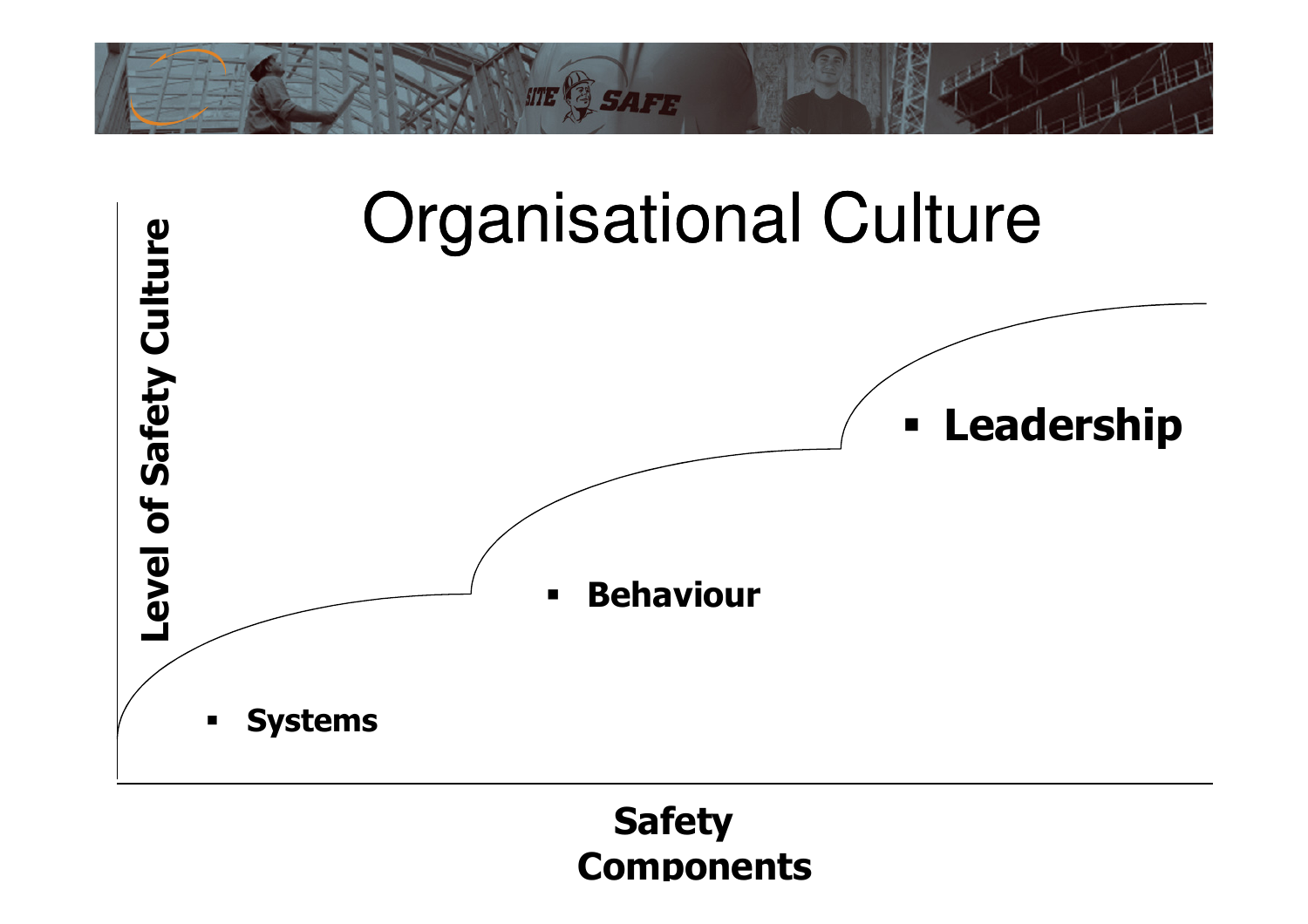

## Provide a Pathway for Continuous Improvement

Charter Accreditation Performance Tiers

Tier One: Safety SystemsTier Two: Safety BehavioursTier Three: Safety Leadership - 2010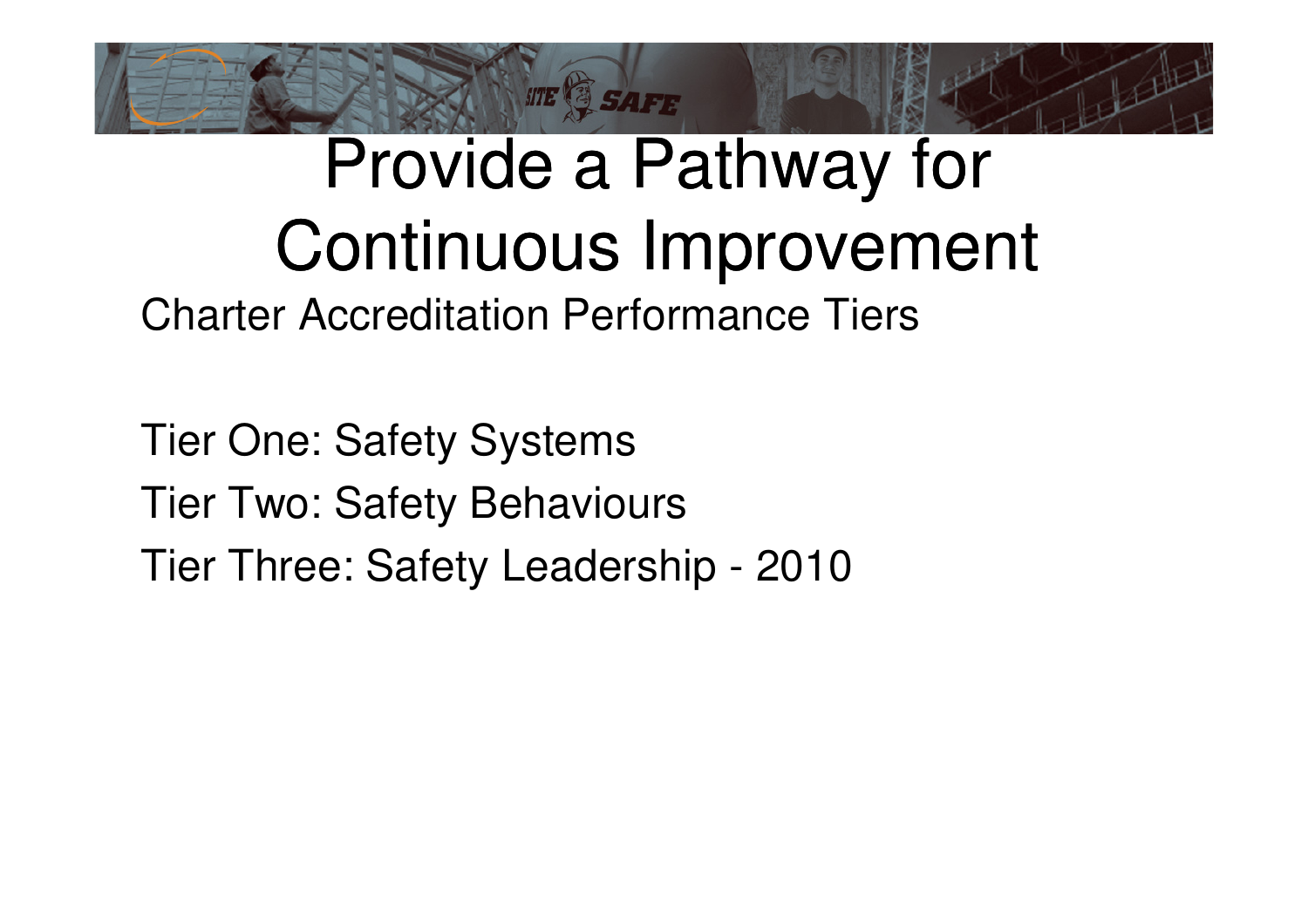### Define Key Performance Indicators of Best Practice in NZ Construction

**STE SAFE** 

#### **Tier One – Safety Systems**

- 1. Tender documents
- 2. Safety Plans
- 3. Hazard ID & control
- 4. Safety training
- 5. Site Safety Meetings
- 6. Toolbox Talks
- 7. Safety audits
- 8. Training register
- 9. Accident Register
- 10.Subcontractor Monitoring

8 audits per annum averaged to 65%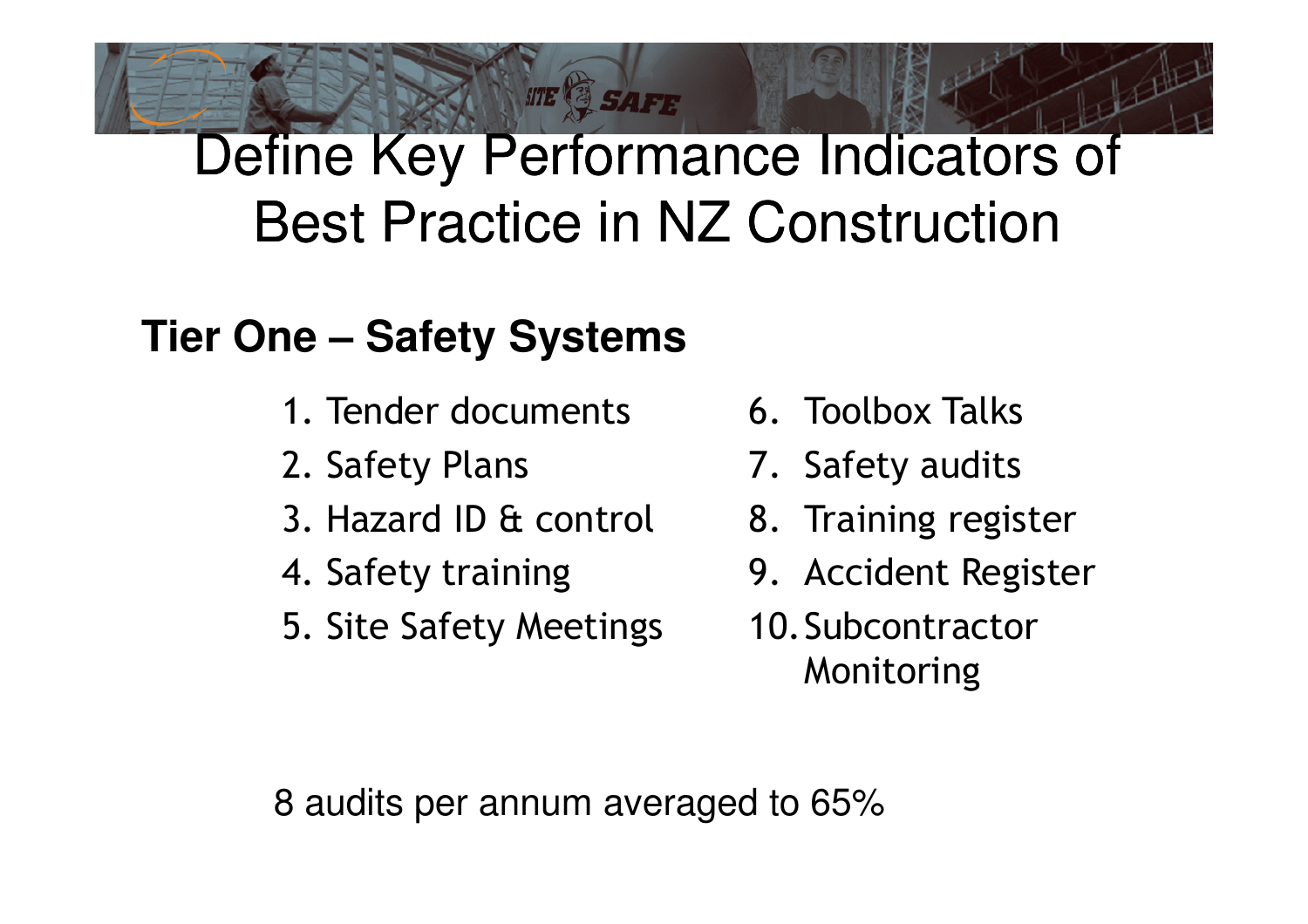### Define Key Performance Indicators of Best Practice in NZ Construction**Tier Two – Safety Behaviours**

**STE SAFE** 

- - 1. Facilities
	- 2. Housekeeping
	- 3. Personal Protective Equipment
	- 4. Excavation & Trenches
	- 5. Falsework/Formwork
	- 6. Welding & Gas Cutting
	- 7. Demolition
	- 8. Sun Exposure
	- 9. Noise
	- 10.Confined Space
	- 11.Cement & Concrete
	- 12.Asbestos
- 13. Chemicals
- 14. Fall Prevention
- 15. Harness Use
- 16. Ladders
- 17. Scaffolds
- 18. Elevated Work Platforms
- 19. Equipment/Machinery/Tools
- 20. Crane & Lifting Appliances
- 21. Powder-Actuated Tools
- 22. Electrical
- 23. Environmental Issues
- 24. Traffic Management

8 audits per annum averaged over 80%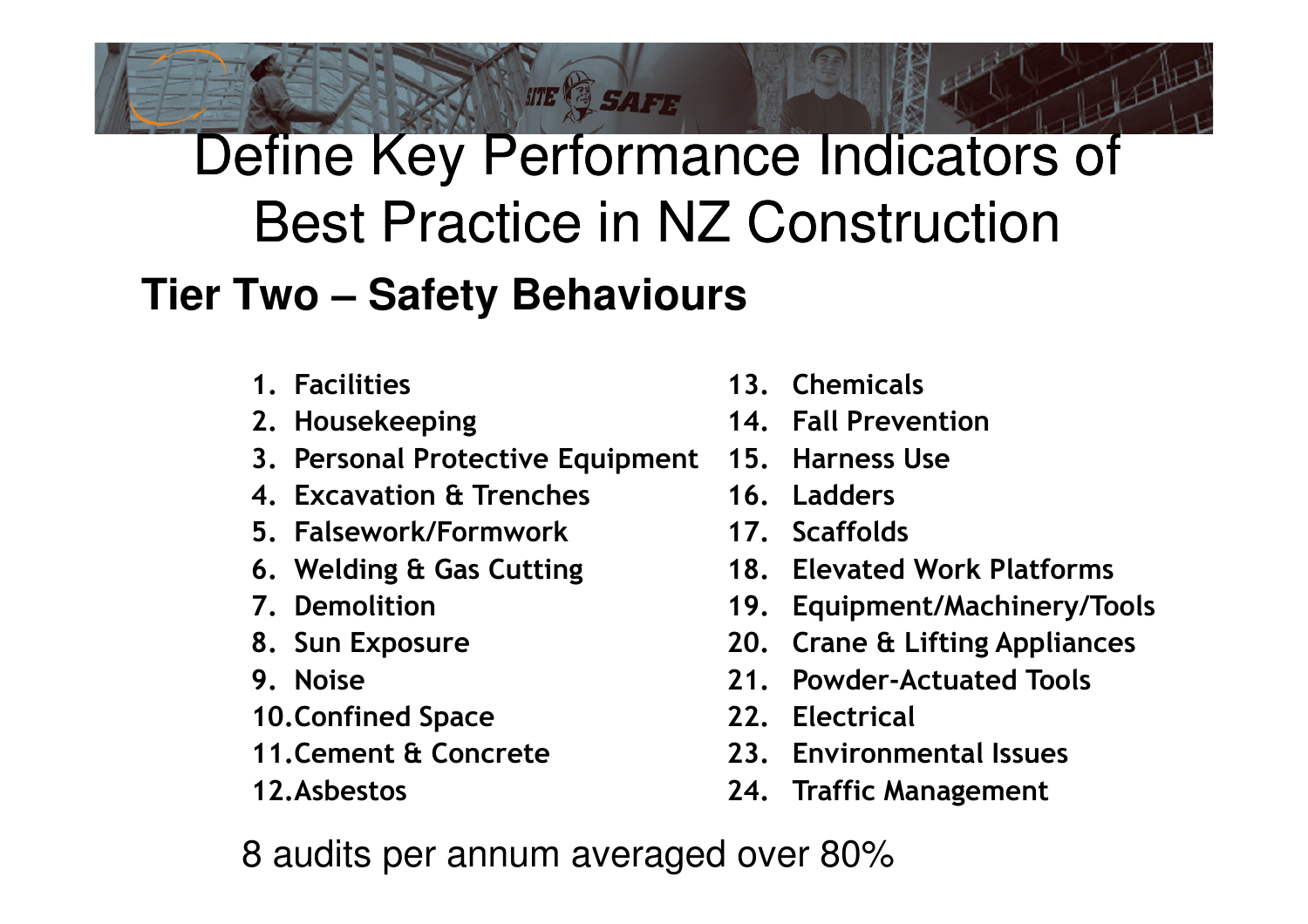

### Define Key Performance Indicators of Best Practice in NZ Construction**Tier Three – Safety Leadership**

- 1. Organisational KPI's
- 2.Defined management responsibilities
- 3. Communicated responsibilities
- 4. Evidence of management participation
- 5. Performance feedback and recognition

8 audits per annum at 100%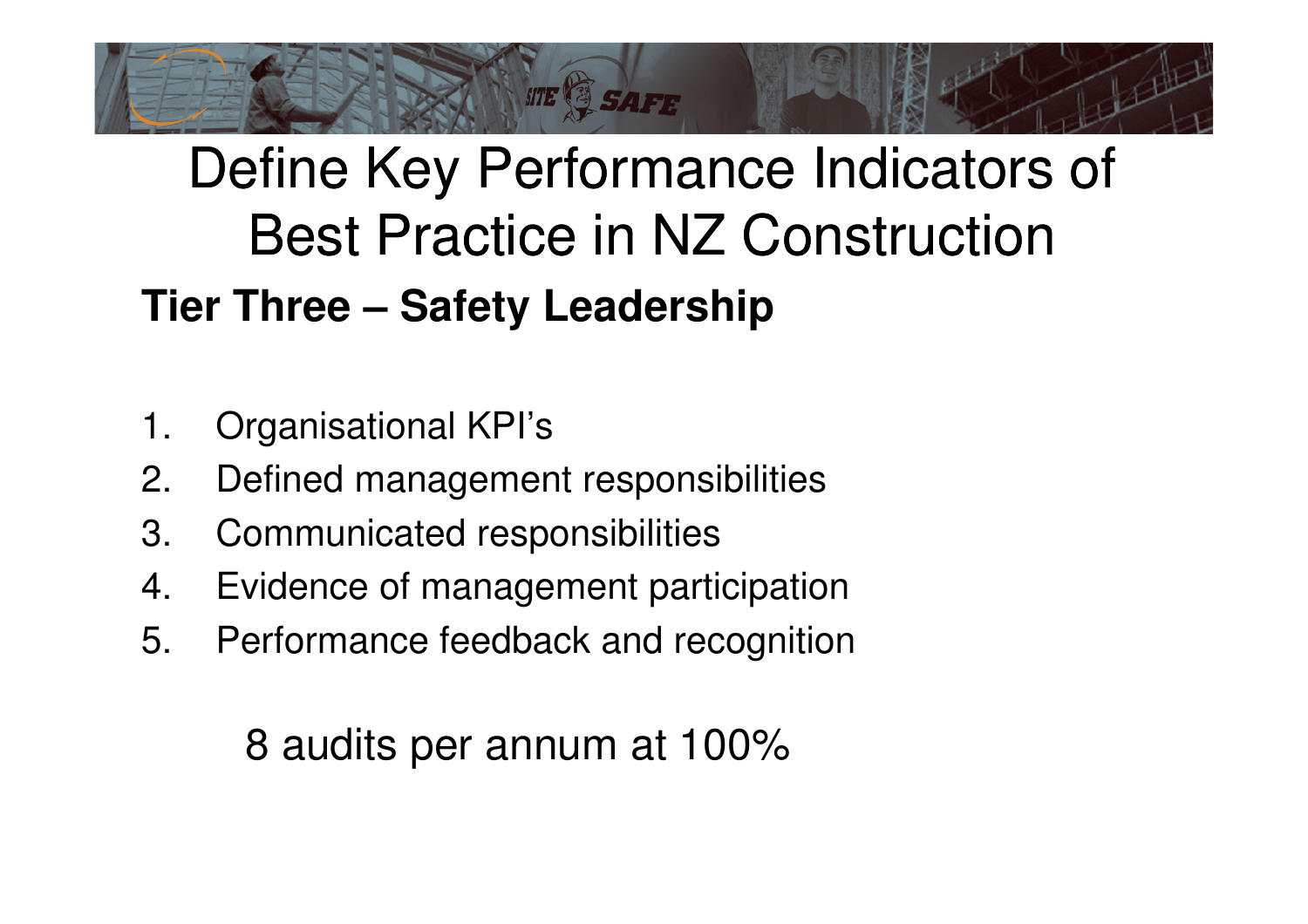

## 3. Cost vs. Investment

Safety Charter Accreditation:

|            | COST         | <b>RETURN</b> |
|------------|--------------|---------------|
| Principal  | \$0          | Exponential   |
| Contractor | \$(auditing) | Exponential   |

Condition of Preferred Contractor List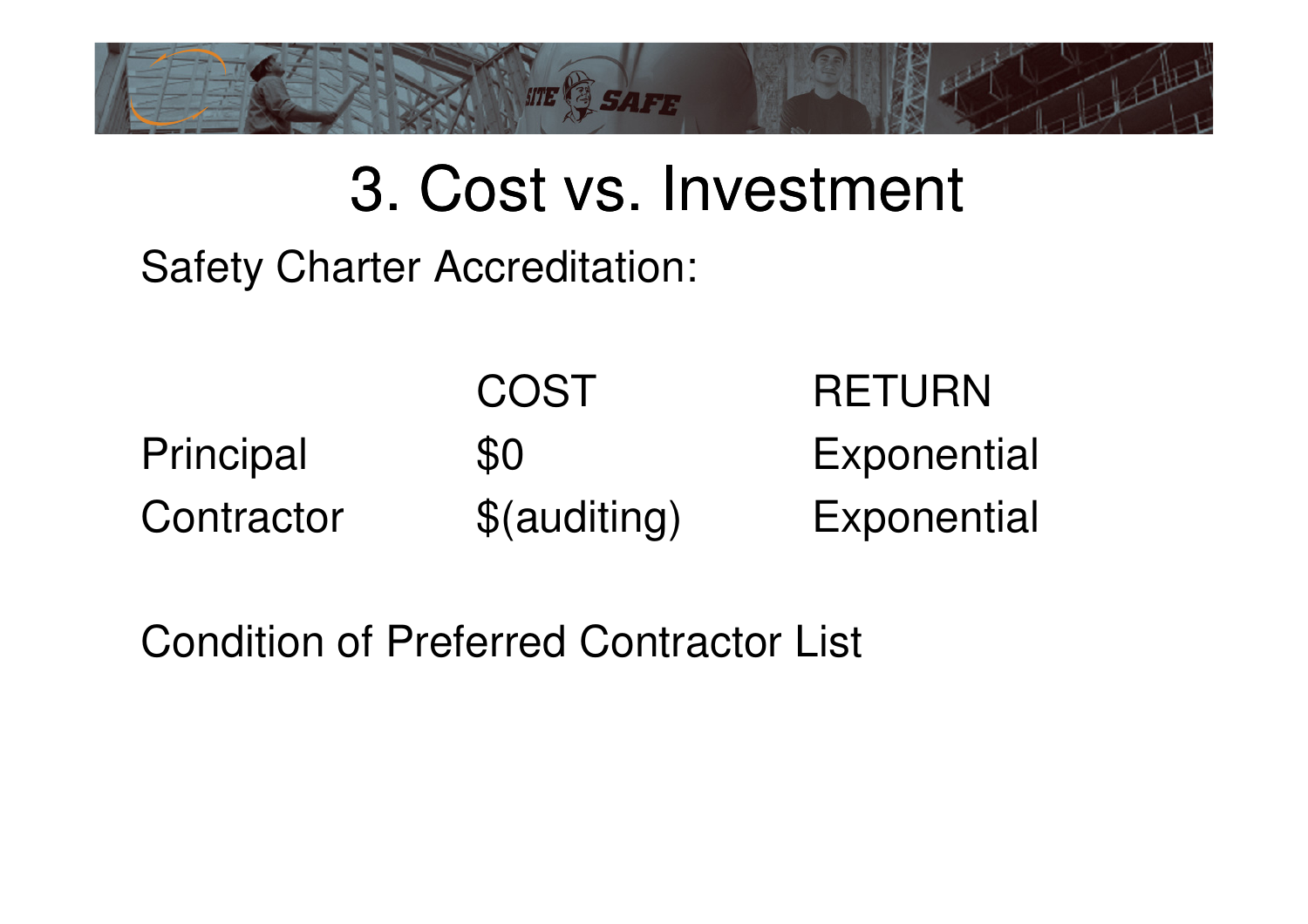

## Benefits of Safety

- $\bullet$  Massey University and University of Auckland "Workplace Productivity Working Group"Source: Safeguard
	- Less time off resulted
	- Linked with Staff retention
	- Linked with productivity
	- Fewer breakages and fewer safety errors
	- •Improved workplace relationships
	- H&S was the glue that held everybody together
	- Viable workforce is the key to sustainability and profit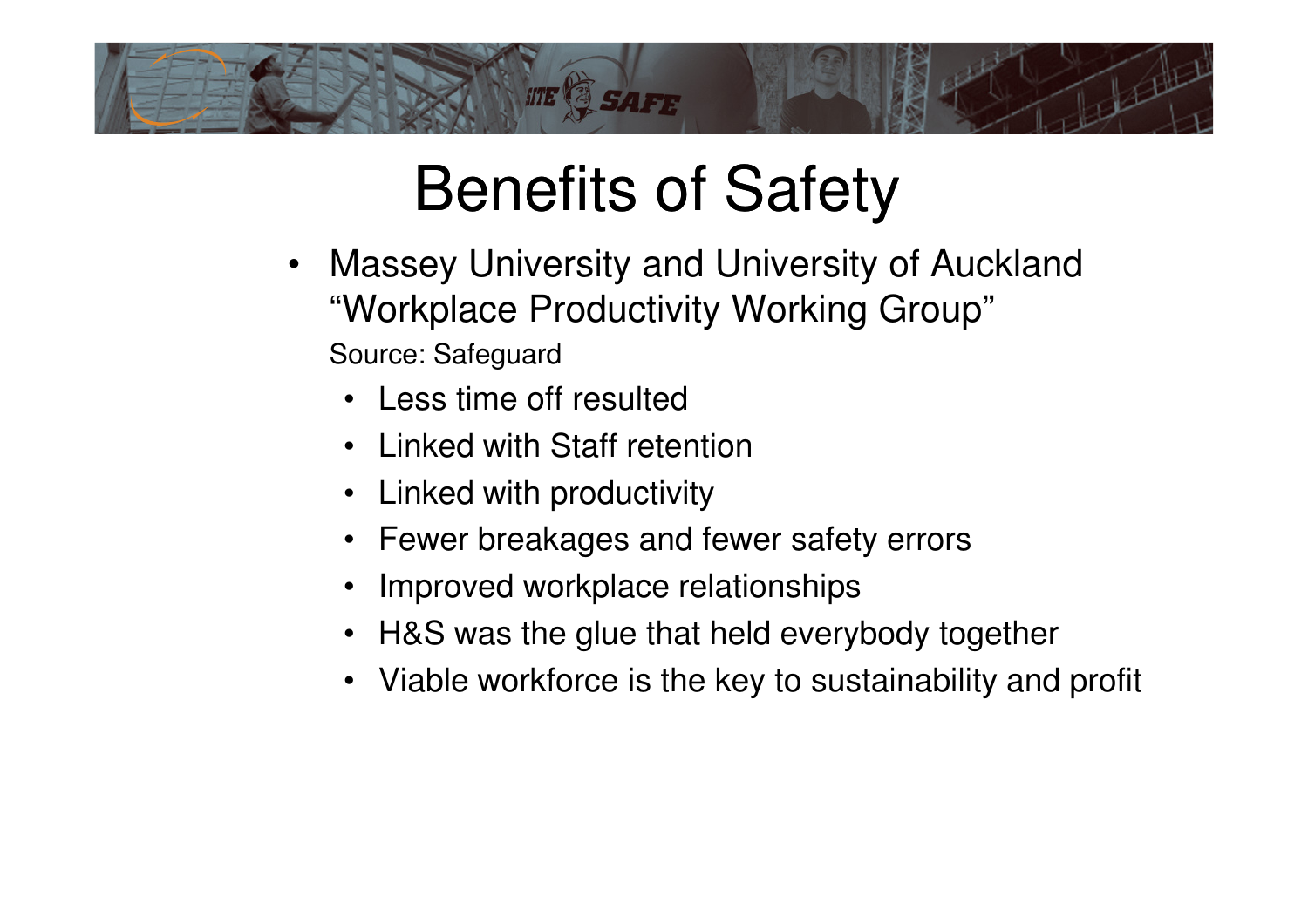## The Business Case for Health & **Safety**

• Workplace Productivity Working GroupSource: www.dol.govt.nz/workproductivity

**STE & SAFE** 

- NZ Workplace productivity trails most other developed •countries
- A tight labour market puts pressure on productivity
- Kiwis work harder it is time to work smarter too
- Keys to workplace productivity
	- Build leadership to inspire
	- Foster positive relationships and culture
	- Look to staff for improvement ideas
	- •Invest in training and skills
	- Collaborate with others
	- Measure your successes•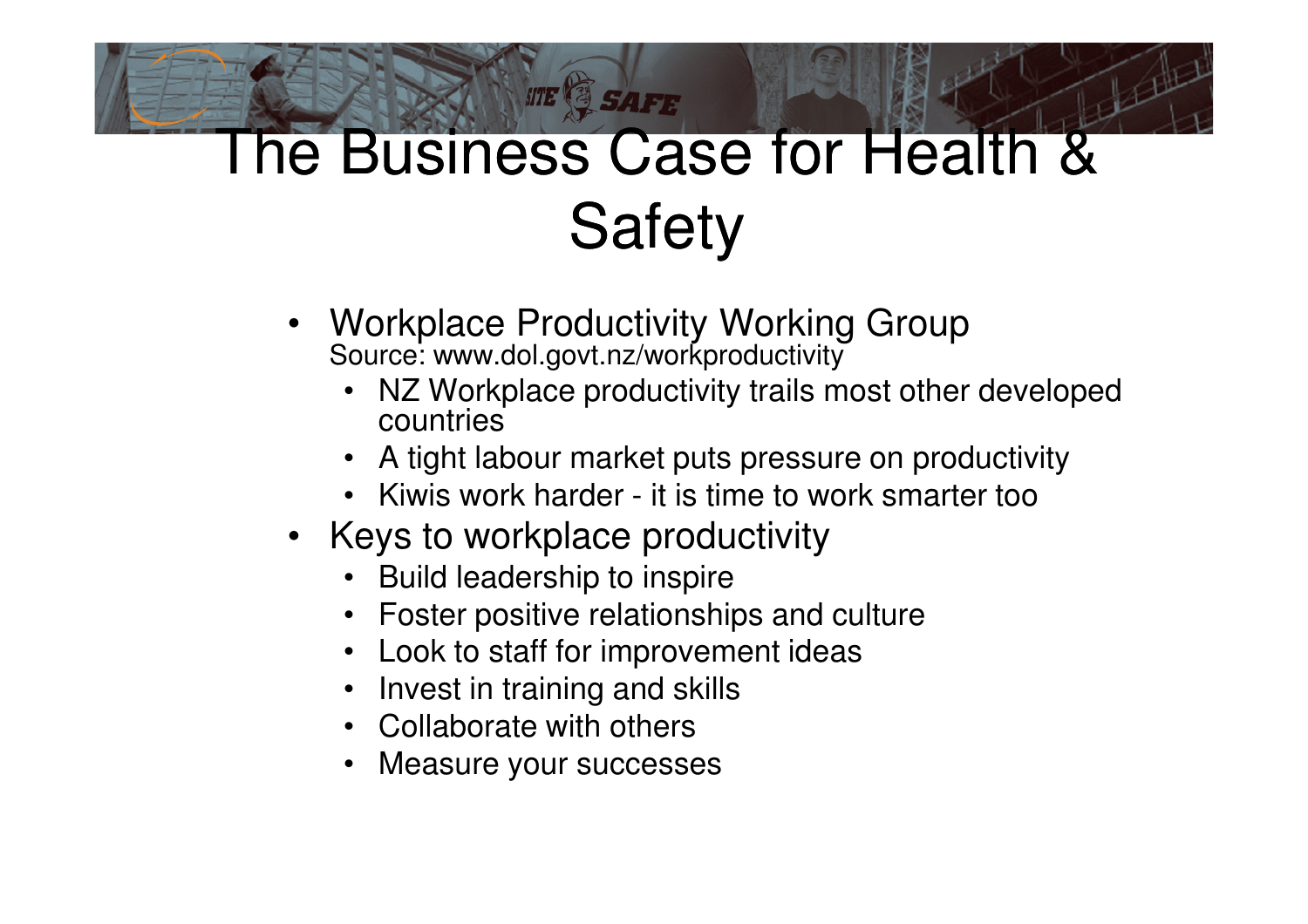



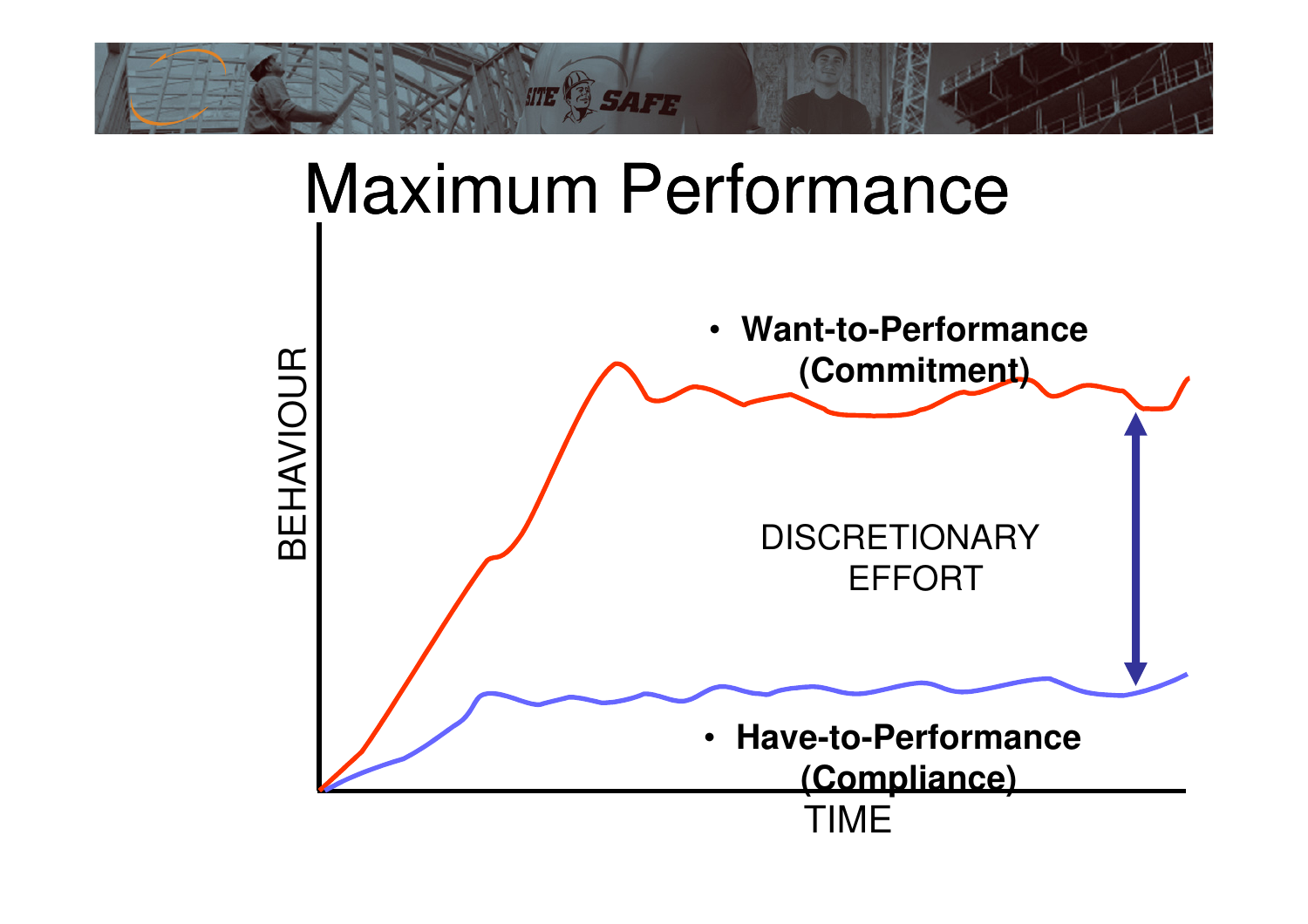

## Cost of Accidents

- •**Contractor** 
	- $\bullet$  Human cost
		- individuals, families, communities
	- 1 death each month on average
	- 250 injuries each month requiring 5 daysor more off work
	- Cost of accidents to **Contractors**
	- Relationship cost to all parties
- •Principal
- -Court Fines;
- -Legal Costs;
- -Late Completion Costs;
- -New Tendering Exercise;
- -Increased Design Costs;
- - Management Time Lost e.g. Investigations, Court, DoL Intervention;
- -Morale;
- -Image/Reputation